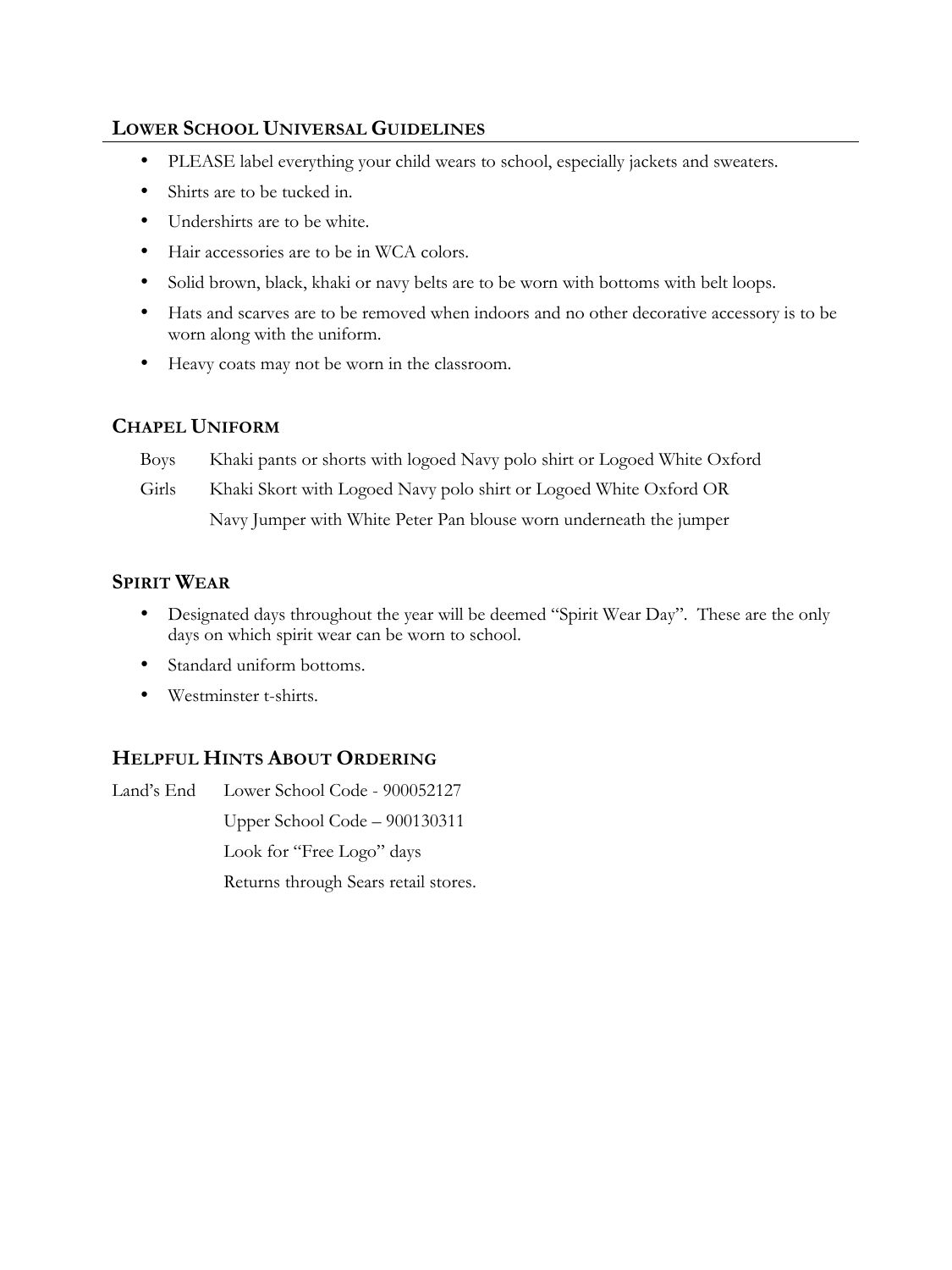| <b>BOYS</b>        |                                 |                       |                |
|--------------------|---------------------------------|-----------------------|----------------|
|                    | <b>GUIDELINE</b>                | <b>VENDOR OPTIONS</b> | <b>EXAMPLE</b> |
| <b>SOCKS</b>       | Solid Black, Khaki, Navy or     | Any                   |                |
|                    | White Crew or Sport Length -    |                       |                |
|                    | NO Logos                        |                       |                |
| <b>SHOES</b>       | Closed Toe; Dress shoes are to  | Any                   |                |
|                    | be Black, Brown, Tan or Navy    |                       |                |
|                    | Athletic Shoes are to be        |                       |                |
|                    | predominantly White, Gray,      |                       |                |
|                    | Navy or Black. Minimal          |                       |                |
|                    | subdued accent colors are       |                       |                |
|                    | acceptable.                     |                       |                |
|                    | Flip-flops, sandals, Crocs and  |                       |                |
|                    | slide-on backless shoes are not |                       |                |
|                    | allowed.                        |                       |                |
| <b>PANTS</b>       | Khaki or Navy plain or pleat    | Land's End            |                |
|                    | front chino style pants; no     | French Toast          |                |
|                    | cargo or corduroy               | <b>Academy Sports</b> |                |
| <b>SHORTS</b>      | Khaki or Navy plain or pleat    | Land's End            |                |
|                    | front chino style pants; no     | French Toast          |                |
|                    | cargo or corduroy               | Academy Sports        |                |
| <b>OXFORDS</b>     | Long Sleeve or Short Sleeve     | Land's End Only       |                |
|                    | White or Chamois                |                       |                |
|                    | Embroidered with the School     |                       |                |
|                    | Logo above the pocket           |                       |                |
| <b>POLO SHIRTS</b> | Long Sleeve or Short Sleeve     | Land's End Only       |                |
|                    | Interlock or Mesh               |                       |                |
|                    | Maize, Classic Navy, and White  |                       |                |
|                    | Embroidered with School Logo    |                       |                |
| <b>TURTLENECKS</b> | Navy or White                   | Land's End Only       |                |
|                    | Embroidered with School Logo    |                       |                |
| <b>SWEATERS</b>    | No Hoods - Navy, Burgundy,      | Land's End Only       |                |
|                    | White, Maize                    |                       |                |
|                    | Embroidered with School Logo    |                       |                |
|                    | (can be worn indoors)           |                       |                |
| <b>OUTERWEAR</b>   | Only hoodies purchased from     | Land's End or WCA     |                |
|                    | WCA are approved.               |                       |                |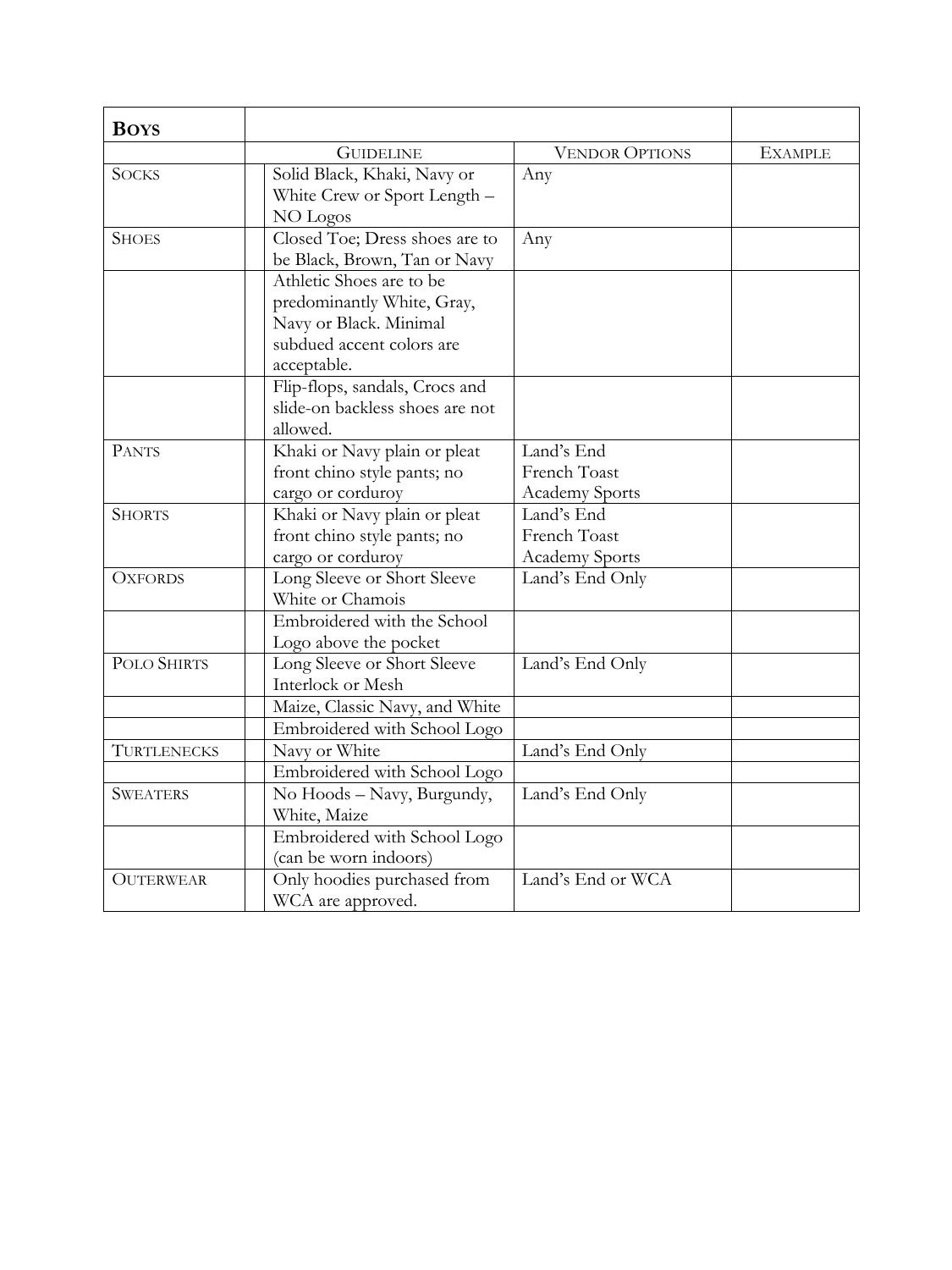| <b>GIRLS</b>                     |                                                                                                                              |                                                                                                                    |                |
|----------------------------------|------------------------------------------------------------------------------------------------------------------------------|--------------------------------------------------------------------------------------------------------------------|----------------|
|                                  | <b>GUIDELINE</b>                                                                                                             | <b>VENDOR OPTIONS</b>                                                                                              | <b>EXAMPLE</b> |
| SOCKS/LEGGINGS/<br><b>TIGHTS</b> | Solid Black, Khaki, Navy or<br>White Crew or Sport Length -<br>NO Logos or Lace                                              | Any                                                                                                                |                |
| <b>SHOES</b>                     | Closed Toe; Dress shoes are<br>to be Black, Brown, Tan or<br>Navy                                                            | Any                                                                                                                |                |
|                                  | Athletic Shoes are to be<br>predominantly White, Gray,<br>Navy or Black. Minimal<br>subdued accent colors are<br>acceptable. |                                                                                                                    |                |
|                                  | Flip-flops, sandals, Crocs and<br>slide-on backless shoes are not<br>allowed.                                                |                                                                                                                    |                |
| <b>PANTS</b>                     | Khaki or Navy plain or pleat<br>front chino style pants; no<br>cargo, jeggings or corduroy                                   | Land's End<br>French Toast<br><b>Academy Sports</b>                                                                |                |
| <b>SHORTS</b>                    | Khaki or Navy plain or pleat<br>front chino style pants; no<br>cargo, jeggings or corduroy<br>(Inseam must be at least 6")   | Land's End (Pictured)<br>French Toast<br>Academy Sports                                                            |                |
| <b>CAPRIS</b>                    | Khaki or Navy plain or pleat<br>front chino style pants; no<br>cargo, jeggings or corduroy                                   | Land's End<br>French Toast<br>Academy Sports                                                                       |                |
| <b>SKORTS</b>                    | Khaki or Navy (Inseam must<br>be at least 6")                                                                                | Land's End (Pictured)<br>French Toast<br>Academy Sports<br>(Pictured from Target)                                  |                |
| <b>KNIT SHIRT DRESS</b>          | Embroidered with School<br>Logo                                                                                              | Land's End Only                                                                                                    |                |
| <b>JUMPERS</b>                   | Khaki or Navy or Land's End<br>White Plaid                                                                                   | Plaid only available at<br>Land's End (Item<br>#065010BP6)<br>Solids: Land's End<br>French Toast<br>Academy Sports |                |
|                                  | Plain front or Box pleats<br>similar to Land's End styles                                                                    |                                                                                                                    |                |
| PRIVACY SHORTS                   | Navy or Black - Must be worn<br>under all jumpers and Knit<br>Shirt dresses                                                  | Any                                                                                                                |                |